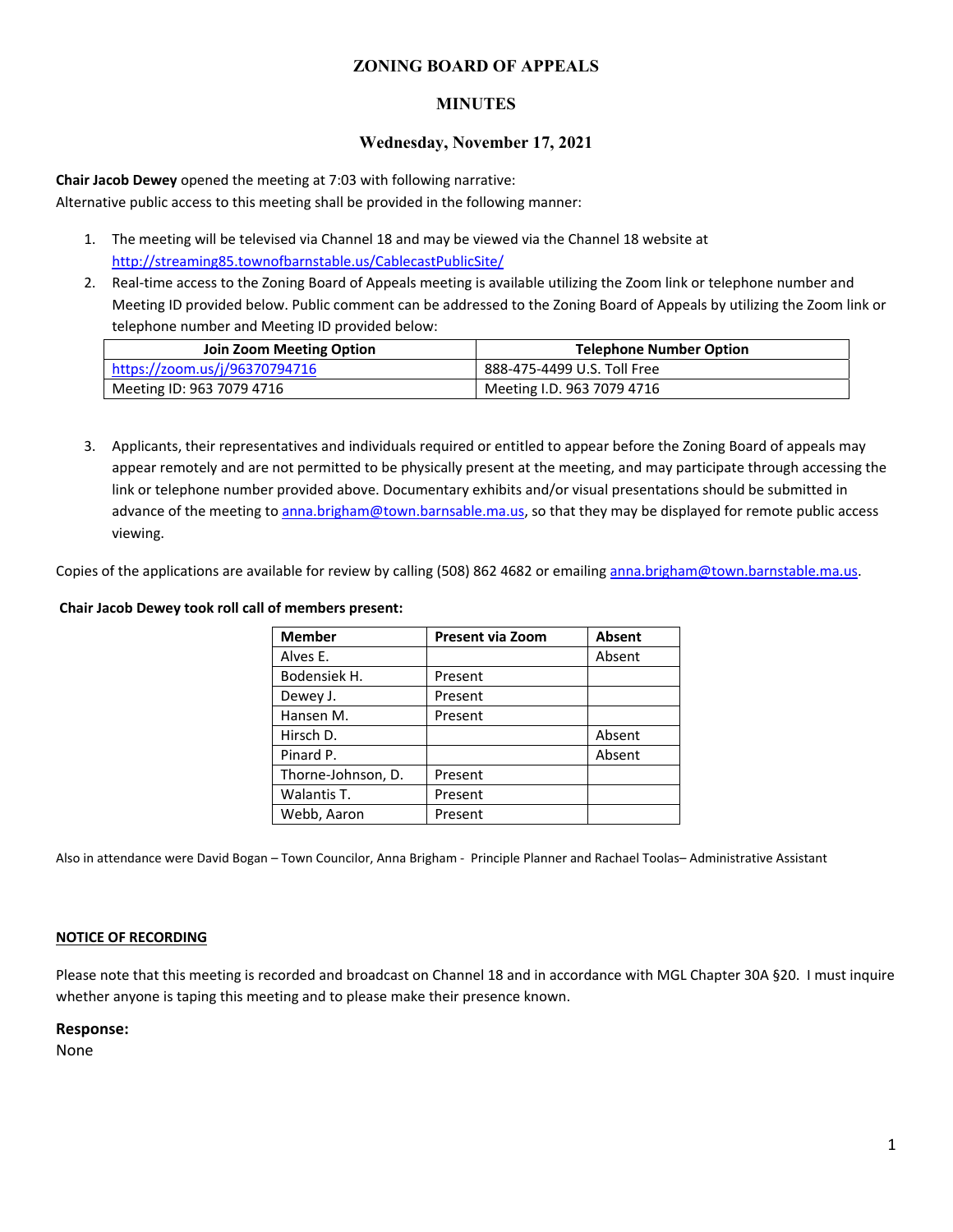**June 23, 2021** Mark Hansen motions to accept the minutes Aaron Webb seconds.

Roll Call

AYE: Jacob Dewey, Herbert Bodensiek, Todd Walantis, Mark Hansen, Aaron Webb, Denise Thorne-Johnson NAY: None

# **July 14, 2021** Mark Hansen motions to accept the minutes. Todd Walantis, seconds

Roll Call

AYE: Jacob Dewey, Herbert Bodensiek, Todd Walantis, Mark Hansen, Aaron Webb, Denise Thorne-Johnson NAY: None

# **July 28, 2021** Todd Walantis motions to accept the minutes, Mark Hansen seconds

Roll Call

AYE: Jacob Dewey, Herbert Bodensiek, Todd Walantis, Mark Hansen, Aaron Webb, Denise Thorne-Johnson NAY: None

**October 13, 2021** Todd Walantis motions to accept the minutes Aaron Webb seconds

Roll Call

AYE: Jacob Dewey, Herbert Bodensiek, Todd Walantis, Mark Hansen, Aaron Webb, Denise Thorne-Johnson AYE: None

# **OLD BUSINESS**

None

# **NEW BUSINESS**

# *Member Mark Hansen reads for the record.*

# **7:07PM Appeal 2021-054 Cornwall**

Craig Cornwall has petitioned for a Variance from Section 240-43 Incidental and subordinate nature of accessory uses. The Petitioner proposes to build a 16' x 24' barn prior to completion of the primary residence. The subject property is located at 40 Waterman Farm Road, Centerville, MA as shown on Assessor's Map 207 Parcel 091 005. It is located in the Residence C (RC) Zoning District.

Attorney Lawler presents on behalf of Dr. Cornwall. The parcel is about 12 acres near Craigville Beach. The Cornwalls want to build a traditional Cape Cod home and Barn. Because of the pandemic situation with Covid-19 it has been difficult to schedule contractors and vendors for this project. It will be a year or so to get the house built. It's a hardship to line up contractors at this time. The property is unique because the nature of the lot, size and upland I think it meets the variance requirement. Looking at the intent of 240.43 this would be in keeping with the ordinance. It's understandable to discourage people from putting up an accessory structure in a residential area and using a structure for storage only with no plans of residing on the property. That is not the intent of the applicant. This is a small structure for 12 acres. The homeowner plans on building a residential structure. It's keeping with the intent of the bylaw. We think this is a reasonable request. Therefore the applicant would like to start building the Barn before the residence. The current plans for the house have been delayed and therefore the scheduling of the residence project is delayed along with lining up contractors. The contractor for the Barn is ready to begin. The Barn could also store equipment such as a bobcat or other landscaping items while waiting for the house to be built. In my opinion it's keeping within the intent of the bylaw.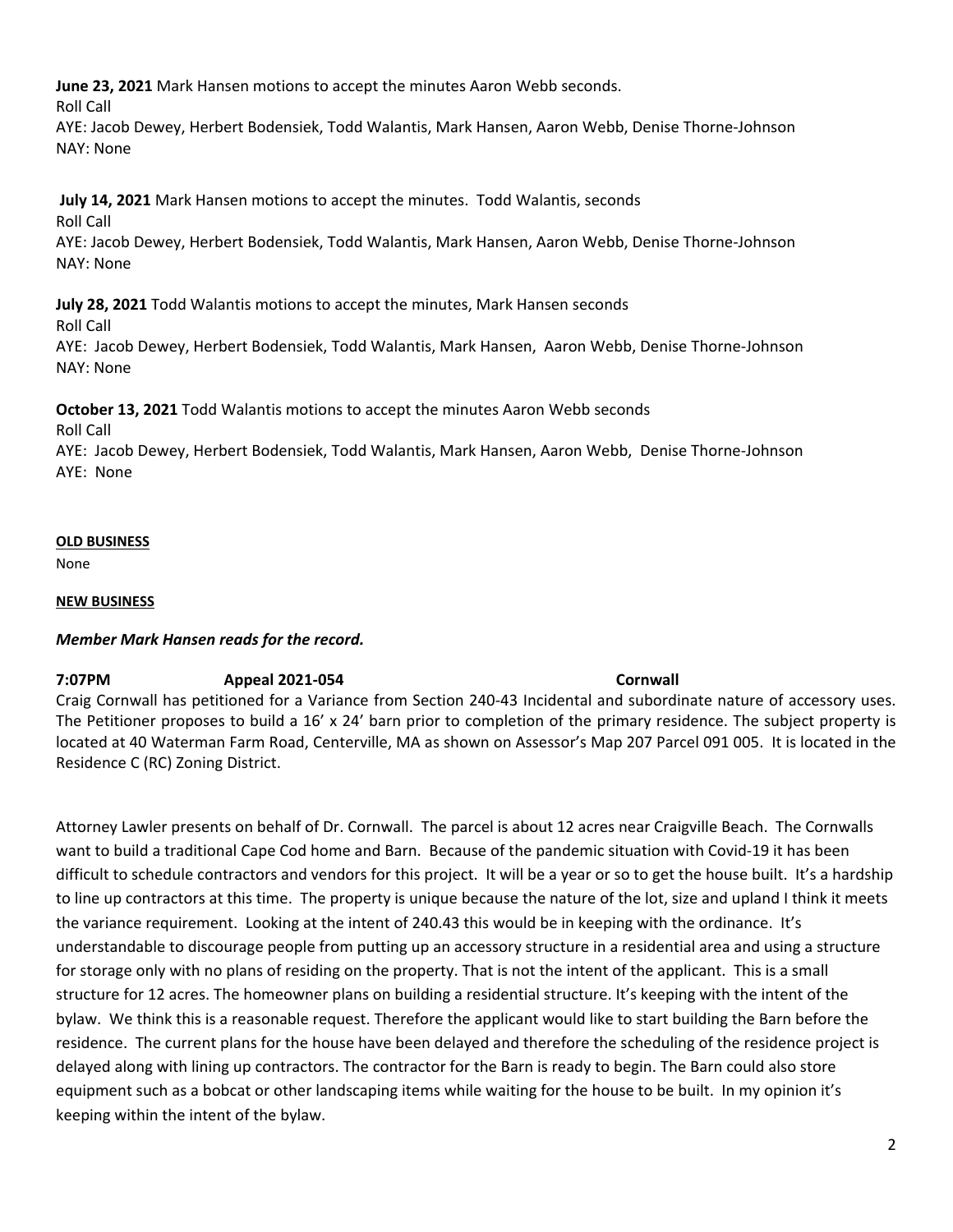Mark Hansen comments on the plans that read approved and wondered who approved them. Conservation had approved plans from the previous owner 12 or 13 years ago. When pulling the building permit Dr. Cornwall was notified of the zoning by law stating an accessory dwelling could not be constructed before the residential dwelling.

Todd Walantis thought the project looked great and thinks this is a simple request for size and scope of the property.

Chair Dewey asks what is the purpose for the barn going up before the house. Attorney Lawler states the builder and materials are lined up. If the work can't be complete before winter then the applicant goes back into the queue. Covid has created back logs in construction and supplies. This is creating a hardship.

The intent is to store tractors and possibly construction materials during construction of the house.

If the home was under construction the barn could be under construction. The home is delayed because of Covid. The materials have been ordered for the barn and the contractor is available. It would be most efficient. If the barn had living space the applicant could move forward without the variance. There is no living space.

Chair Dewey is concerned with granting the Variance in terms of what happens if the Barn is built and then for some reason the owner is not able to build the residence.

## **Chair Dewey opens public comment**:

Paul Plifka of 160 Horseshoe Lane expresses his concern over the plans that are being reviewed which are from twelve years ago. Since 48 Waterman Farm Rd residence was built the water flow situation has changed and has impacted properties. Wetlands are further encroaching on properties. My concern is the water in the driveway as it flows. He also asked what is the height of the barn.

Mr. Cornwall responds that a new culvert was added last week to the driveway and the Barn is 14' tall.

Nathan Rudman –a direct abutter submitted a letter in support of the Barn being built before the house.

## *Chair Dewey makes a motion to close public comment*

# **Aye: Jacob Dewey, Herbert Bodensiek, Todd Walantis, Mark Hansen, Aaron Webb, Denise Thorne-Johnson NAY: None**

Chair Dewey is concerned if this meets the three prong test for granting the Variance. There is much discussion on the board and with Attorney Lawler. There was discussion about adding the storing of equipment in the conditions. Hansen asks who pulled the building permit, the builder tried to pull a permit for the barn and wasn't able to pull it without the residence. When does the applicant think he'll be able to start on the residence, hoping late spring 2022, depending on the architect's schedule. The situation is the barn is not large for this size lot and it would be more expensive to wait until the house plans are complete. Everyone is very busy and materials are delayed. The contractor for the barn is able to start now and it would be more efficient to do so. Todd Walantis states that the responsibility of the Board is to distinguish regulation and intent. This is a small structure compared to what could be built. The applicant is a resident of Barnstable. The Board is here to help. Walantis thinks this is a reasonable request of the applicant. Dewey states the Board is very limited in what it's allowed to grant based on those powers that have set the criteria. Aaron Webb is in agreement with Member Walantis. This is basically a shed and it's a timing issue.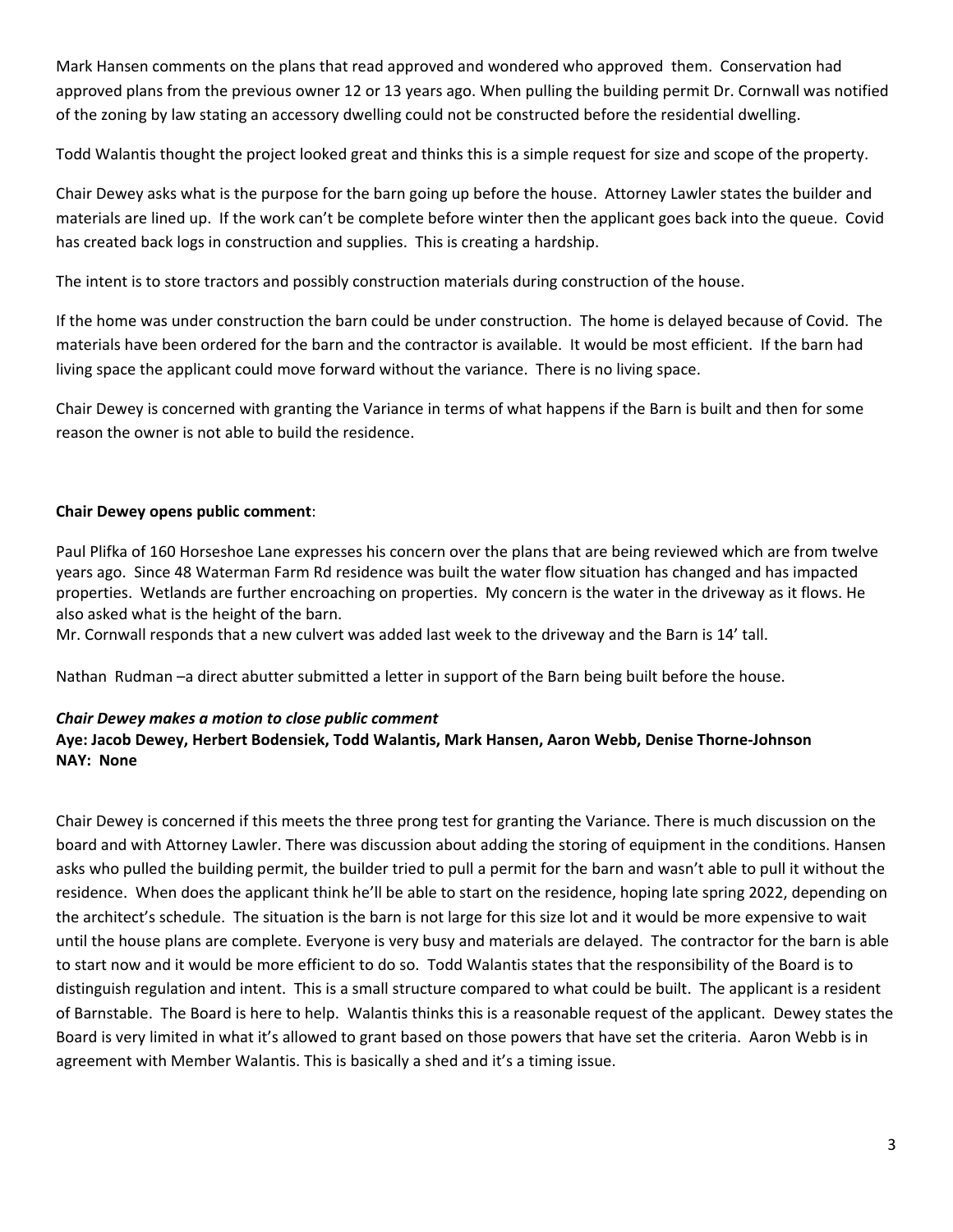**Todd Walantis makes Appeal Findings for Variance No. 2021-054 from Staff Report dated November 1, 2021, Aaron Webb seconds.** 

**Vote: Roll Call: AYE: Jacob Dewey, Herbert Bodensiek, Todd Walantis, Mark Hansen, Aaron Webb NAY: None** 

## **Todd Walantis, moves to grant a Variance No. 2021-054 subject to the following conditions**:

- 1. Variance No. 2021-054 is granted to Craig and Maria Cornwall to allow the construction of the 16 foot by 24 foot barn prior to the construction of the primary dwelling at 40 Waterman Farm Road, Centerville, MA.
- 2. The site development shall be in substantial conformance with the plan entitled "Site Plan Proposed Improvements at 40 Waterman Farm Road, Barnstable (Centerville), Mass" by Sullivan Engineering Inc., dated July 6, 2021.
- 3. Construction of the primary dwelling must commence within 18 months and the Barn to be used for the storage of construction and landscape materials while primary dwelling is being constructed.
- 4. This decision shall be recorded at the Barnstable County Registry of Deeds and copies of the recorded decision shall be submitted to the Zoning Board of Appeals Office and the Building Division. The rights authorized by this variance must be exercised within one year, unless extended.

## Vote

AYE: Jacob Dewey, Herbert Bodensiek, Todd Walantis, Mark Hansen, Aaron Webb, Denise Thorne-Johnson NAY: None

## **GRANTED WITH CONDITIONS**

# *Member Aaron Webb reads for record.*

**7:55 PM Appeal 2021-055 O'Rourke**

Daniel O'Rourke has applied for a Special Permit pursuant to Section 240-24(C)(1) Conditional uses. The Applicant seeks to operate a catering kitchen with the possibility of takeout dining on a limited basis. Sit down dining will not be available. The proposed catering kitchen will be a seasonal operation between the months of May and November open five to seven days a week. The subject property is located at 3821 Falmouth Road/ Route 28, Marstons Mills, MA as shown on Assessor's Map 057 Parcel 004. It is located in the Village Business A (VB-A) Zoning District.

**Mr. O'Rourke discusses there are other food establishments located in the Windmill Plaza. He plans on having a catering business where the food is prepared at the location. Most times he will be delivering food to the customer. Mr. O'Rourke has already, been to the Board of Health and has dealt with the grease trap. Sometimes customers may pick up their clambake items, but it is not usual.** 

**Open for public comment – None Close Public Hearing Vote AYE: Jacob Dewey, Herbert Bodensiek, Todd Walantis, Mark Hansen, Aaron Webb, Denise Thorne-Johnson NAY: None**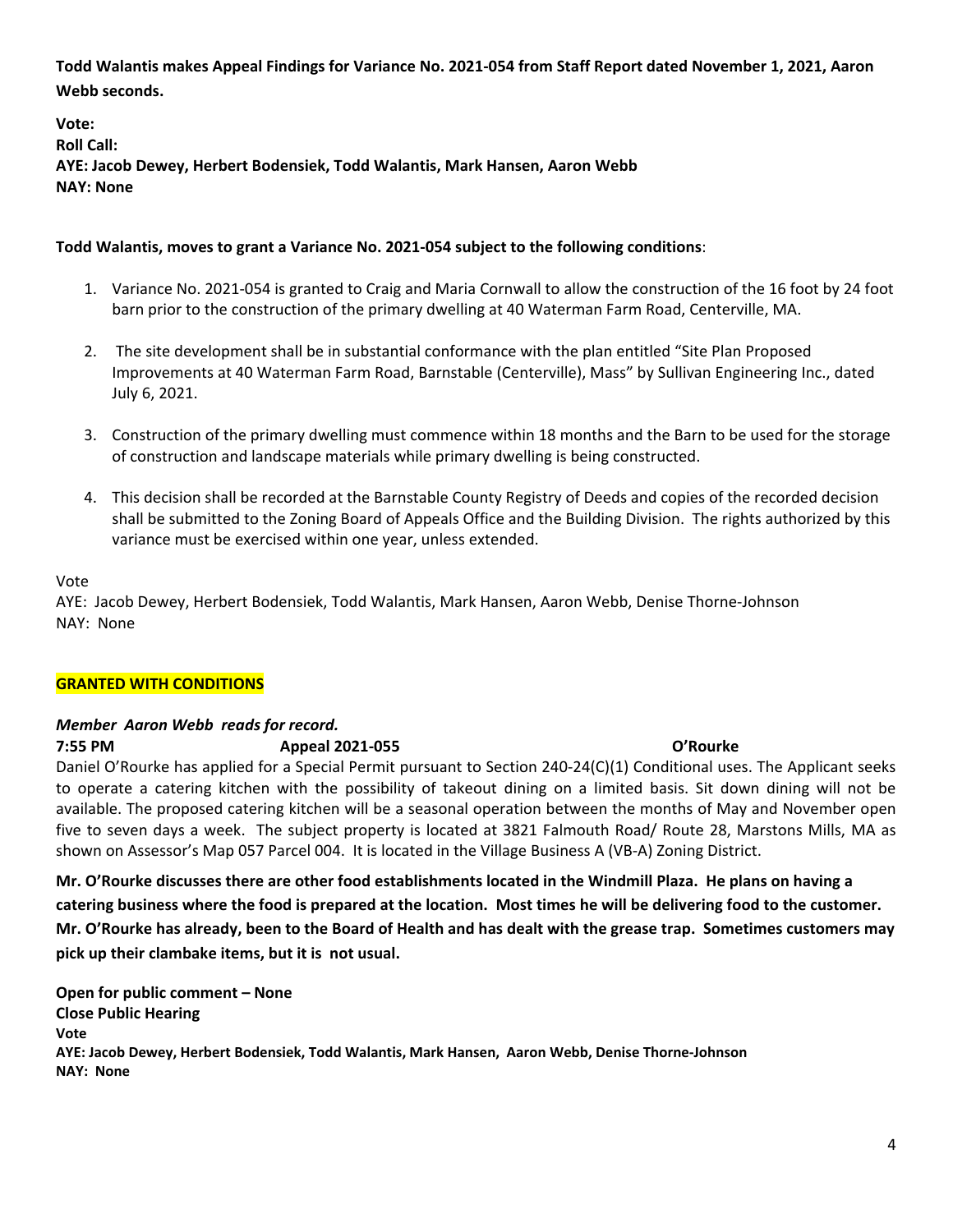Board Discussion: This parcel is a traffic nightmare, therefore we don't want to add to the congestion. How many employees will be working on site? Probably two or three and Mr. O'Rourke has found that he works during hours that are not the peak traffic hours in the plaza. The landlord doesn't have designated parking spaces. Bodensiek asks if Mr. O'Rourke has a catering van. Yes, for catering events. He may cater one or two events per day depending on the schedule. Usually he will be going to someone's home to cater the event.

# **Herb Bodensiek makes Appeal Findings for Special Permit No. 2021-055 from Staff Report dated November 1, 2021, motion seconded by Aaron Webb.**

**Vote** 

**AYE: Jacob Dewey, Herbert Bodensiek, Todd Walantis, Mark Hansen, , Aaron Webb, Denise Thorne- Johnson NAY: None** 

## **Herb Bodensiek moves to grant Special Permit No. 2021-055 subject to the following conditions:**

- 1. Special Permit No. 2021-055 is granted to Daniel O'Rourke to establish a catering kitchen with the possibility of take-out dining on a limited basis in Unit 2 at Windmill Square, 3821 Falmouth Rd, Route 28, Marstons Mills, MA.
- 2. The site development shall be constructed in substantial conformance with the site plan entitled "Site Plan" showing the units of the development dated January 4, 2017**.**
- 3. The project shall comply with the Site Plan Review approval dated September 29, 2021, the conditions of which shall be incorporated as conditions of this decision.
- 4. No further additions or alterations to Unit 2 shall be permitted without approval from the Board.
- 5. This decision shall be recorded at the Barnstable County Registry of Deeds and copies of the recorded decision shall be submitted to the Zoning Board of Appeals Office and the Building Division prior to issuance of a building permit. The rights authorized by this Special Permit must be exercised within two years, unless extended.

## *Vote on Conditions*

*AYE: Jacob Dewey, Herbert Bodensiek, Mark Hansen, Aaron Webb, Denise Thorne-Johnson NAY: None* 

# **GRANTED WITH CONDITIONS**

## **Chair Dewey reads for the record.** 8:15 PM Appeal 2021-056 GEMAC/KAM

GEMAC/KAM has petitioned for a Variance from Section 240-65 Signs in the Business District. The Petitioner seeks to install two building signs, 100 square feet each, for a total of 200 square feet. The Ordinance allows one building sign of 100 square feet. The subject property is located at 6 Aggregate Lane, Barnstable MA as shown on Assessor's Map 274 Parcel 040-002. It is located in the Business (B) and Residence G (RG) Zoning Districts.

Bethany Leonard of Poyant Signs represents KAM appliance. Sarah Richardson and Ryan from KAM appliance were also present. The applicant is requesting to put up two signs that are internally illuminated. Only the letters will light up not the background. The building is located 100' from Attucks Lane and is in a gully, and located 100' feet from Aggregate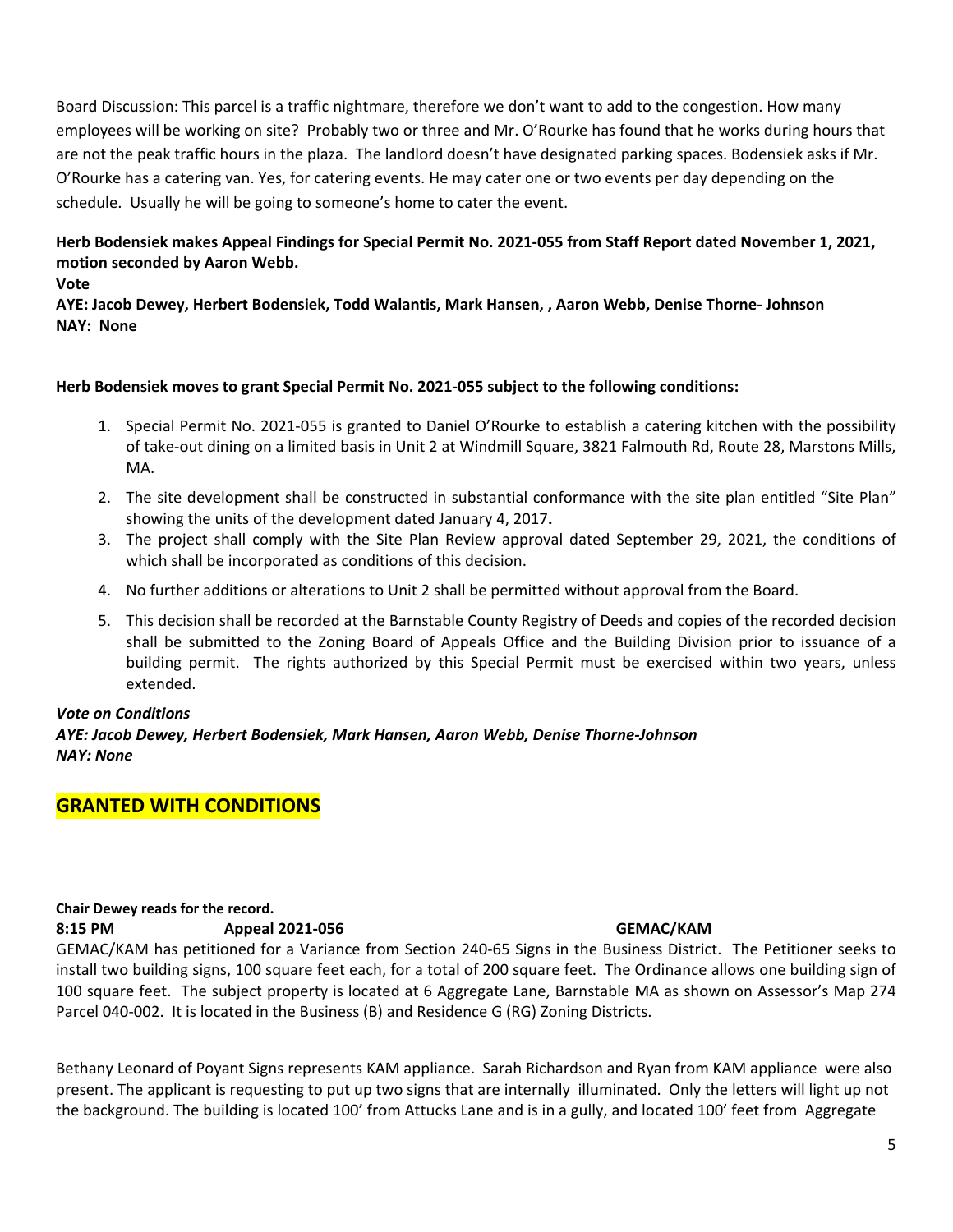Lane. The size of the signage is in relation to the building and elevation of the lot. It's important for customers to be able to see the signs from two viewpoints, on Attucks and Aggregate. The KAM letters and the swoosh detail will be back lit with the color blue.

Member Walantis asked about other signage in the area, specifically BJ's and Stop and Shop. They have freestanding signs. Kam will not have a freestanding sign.

**Opened discussion for public comment. There was none. Chair Dewey closes public comment.** 

**Vote:** 

**AYE: Jacob Dewey, Herbert Bodensiek, Todd Walantis, Mark Hansen Denise Thorne-Johnson NAY: None** 

Mark Hansen thinks for safety reasons, it's important for KAM to have their signage on both sides of the building with the size requested because of the large scale of the building.

# **Mark Hansen makes Appeal Findings for Variance 2021-056 from Staff Report dated November 1, 2021. Vote:**

## **AYE: Jacob Dewey, Herbert Bodensiek, Todd Walantis, Mark Hansen, Denise Thorne-Johnson NAY: None**

## **Mark Hansen moves to grant Variance No. 2021-056 subject to the following conditions:**

- 1. Variance No. 2021-056 is granted to GEMAC/KAM for the installation of two building signs, 100 square feet each, for a total of 200 square feet at 6 Aggregate Way, Barnstable MA.
- 2. The signs shall be in substantial conformance with the sign specifications by Poyant dated July 14, 2021 and exterior entitled exterior elevations entitled "KAM Appliance New Location for KAM Appliance Attucks Lane/Aggregate Way, Hyannis" prepared by Conserv dated February 8, 2021.
- 3. The Applicant is required to obtain sign permits from the Building Division prior to installation.
- 4. This decision shall be recorded at the Barnstable County Registry of Deeds and copies of the recorded decision shall be submitted to the Zoning Board of Appeals Office and the Building Division prior to issuance of a building permit. The rights authorized by this variance must be exercised within one year, unless extended.

**Vote:** 

**AYE: Jacob Dewey, Herbert Bodensiek, Todd Walantis, Mark Hansen, Denise Thorne-Johnson NAY: None** 

# **GRANTED WITH CONDITIONS**

## **Chair Dewey reads for the record.**

**8:38 PM Appeal 2021-058 McWilliams**

Dean R. McWilliams and Andrea B. McWilliams have applied for a Special Permit pursuant to Section 240-92 Nonconforming Buildings or Structures used as single and two-family residences. The Applicants seek to demolish a legal preexisting nonconforming shed on the common property line with the Wianno Club and construct an addition to the easterly side of the existing principal dwelling, along with a pool, pursuant to the elevations prepared by Patrick Ahern and the site plan by Sullivan Engineering. The subject property is 153 Seaview Ave, Osterville, MA on Assessors Map 162 as Parcel 023. It is located in the Residence F-1 (RF-1) Zoning District.

6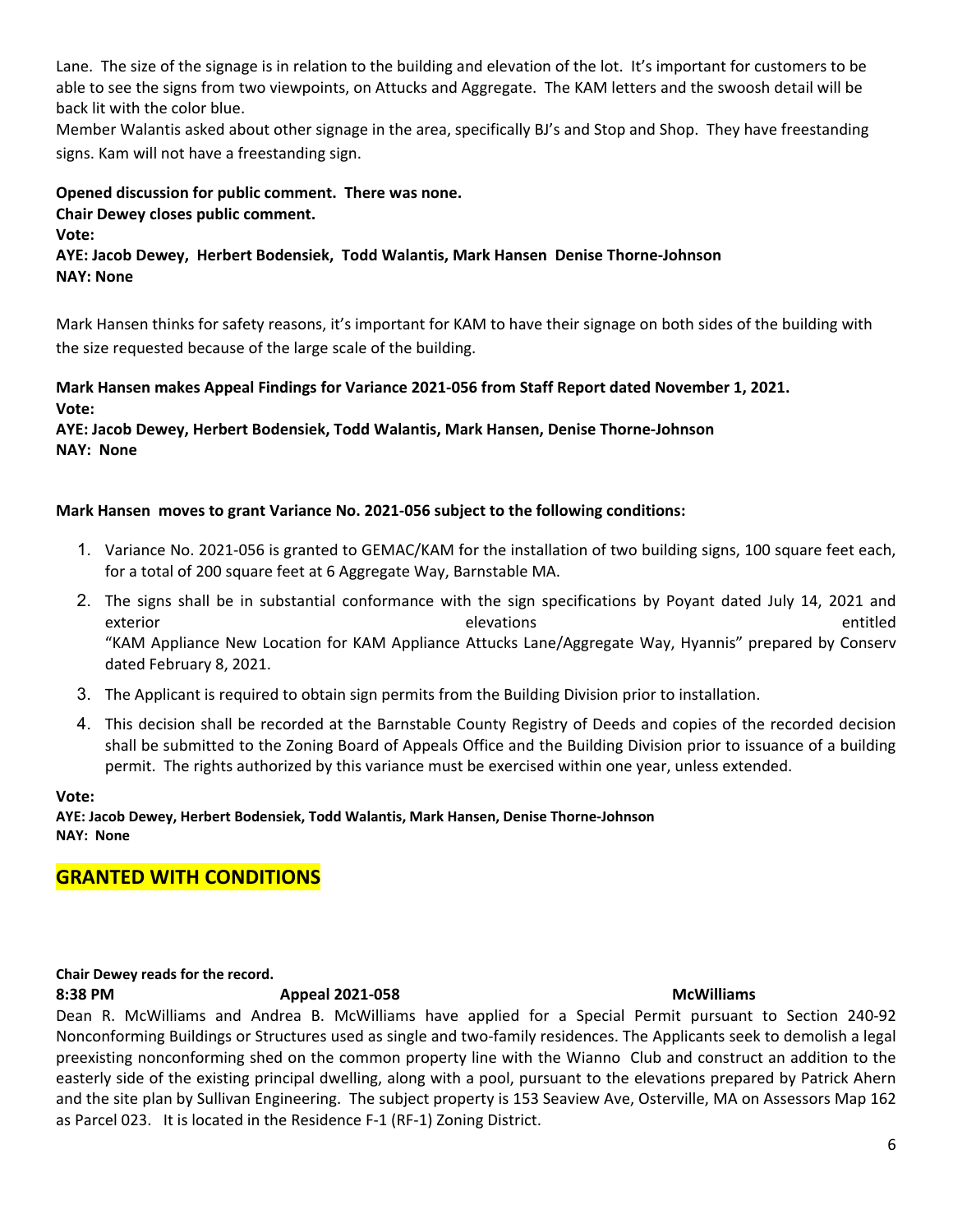Attorney Michael Schulz states the project has been approved by the Historic and Conservation Commission. The distance from where the shed is currently located is 2' from the Wianno Club property. With the new addition it will be moved to 7.5' from the property line. It will be less detrimental, an improvement to the setback and aesthetically improved. The Wianno Club President Charles Cramb sent in a letter of support to the historically commission. The proposal meets the criteria in the section of 240.92 (B). The request is in in keeping with the neighborhood which has undergone significant renovations in recent years. Eddy Gafney, Architect with Patrick Ahearn, LLC and Andrea McWilliams homeowner were also present.

Mark Hansen asks if the homeowners view across the street view would be affected. There is no view easement and the view wouldn't be affected.

**Opened for public comment. No comment is made. Closing public hearing Vote: AYE: Jacob Dewey, Herbert Bodensiek, Todd Walantis, Mark Hansen, Denise Thorne-Johnson NAY: None** 

*Chair Jake Dewey makes Appeal Findings 2021-058 from Staff Report dated November 1, 2021 .*  **Vote: AYE: Jacob Dewey, Herbert Bodensiek, Todd Walantis, Mark Hansen, Denise Thorne-Johnson** 

**NAY: None** 

## **Chair Dewey moves to grant Special Permit No. 2021-058 subject to the following conditions**:

- 1. Special Permit No. 2021-058 is granted to Dean R. McWilliams and Andrea B. McWilliams for the demolition of a legal preexisting nonconforming shed on the common property line with the Wianno Club and construction of an addition to the easterly side of the existing principal dwelling, along with a pool, pursuant to the elevations prepared by Patrick Ahearn and the site plan by Sullivan Engineering at 153 Sea View Avenue, Osterville.
- 2. The site development shall be constructed in substantial conformance with the plan entitled "Site Plan Proposed Improvements at 153 Sea View Avenue Barnstable (Osterville) Mass" by Sullivan Engineering & Consulting, Inc., dated September 12, 2021 and elevations prepared by Patrick Ahern.
- 3. The proposed redevelopment shall represent full build-out of the lot. Further alteration or expansion of the dwelling or construction of additional accessory structures is prohibited without prior approval from the Board.
- 4. All mechanical equipment associated with the dwelling (air conditioners, electric generators, etc.) shall be screened from neighboring homes and the public right-of-way.
- 5. The decision shall be recorded at the Barnstable County Registry of Deeds and copies of the recorded decision shall be submitted to the Zoning Board of Appeals Office and the Building Division prior to the issuance of a building permit. The rights authorized by this special permit must be exercised within two years, unless extended.

**Vote: AYE: Jacob Dewey, Herbert Bodensiek Todd Walantis, Mark Hansen, Denise Thorne-Johnson NAY: None** 

# **GRANTED WITH CONDITIONS**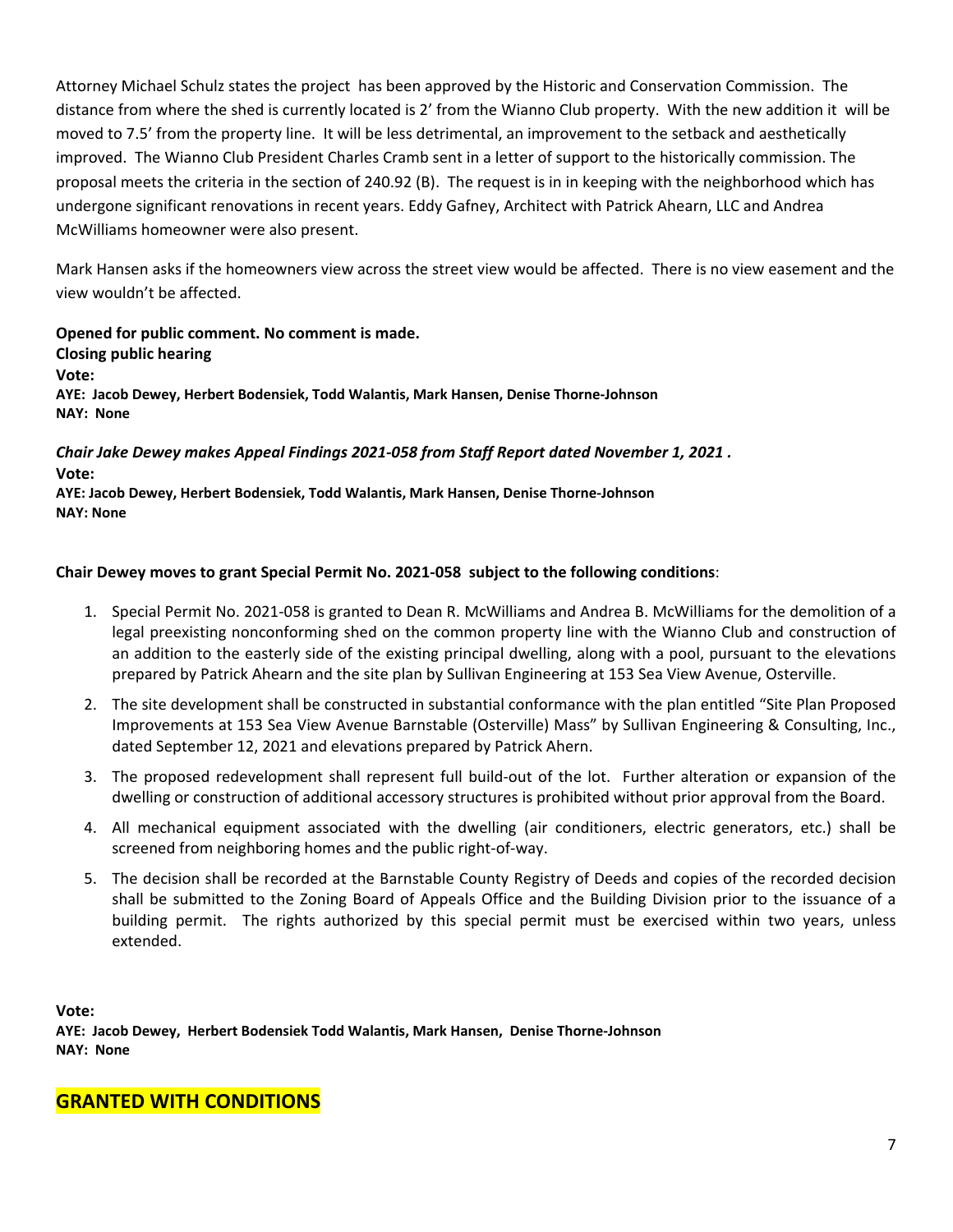# **Chair Dewey reads for the record.**

## **8:50 PM Appeal 2021-059 Gionfriddo/Honey Dew Donuts**

# Tony Gionfriddo has petitioned for a Variance from Section 240-78 Sign Illumination and dimensions in the Hyannis Gateway District. The Petitioner seeks to install a standard size 55 square foot LED backlit drive-thru menu board to replace the existing 30 square feet single size one. The subject property is located at 313 Iyannough Road, Hyannis, MA as shown on Assessor's Map 328 Parcel 235. It is located in the Hyannis Gateway (HG) District.

Tony Gionfriddo would like to install a standard size menu board. The current board is too small which creates a backup in the drive thru lane because customers are asking questions on what is available. The new standardized board would be installed in the same location behind the building. This would elevate drive thru congestion and also increase sales.

**Opened for public comment – No comments Public comment closed Vote: AYE: Jacob Dewey, Herbert Bodensiek, Mark Hansen, Aaron Webb, Denise Thorne-Johnson NAY: None** 

**Mark Hansen makes Appeal Findings for Variance 2021-059 from Staff Report dated November 1, 2021, Chair Dewey seconds.** 

**Vote:** 

**AYE: Jacob Dewey, Herbert Bodensiek, Mark Hansen, Aaron Webb, Denise Thorne-Johnson NAY: None** 

## **Mark Hansen moves to grant Variance No. 2021-059 subject to the following conditions:**

- 1. Variance No. 2021-059 is granted to Tony Gionfriddo, for Honey Dew Donuts for the installation of a 55 square foot LED backlit drive-thru menu board at the Honey Dew Donuts located at 313 Iyannough Road, Hyannis.
- 2. The signs shall be in substantial conformance with the sign specifications entitled Proposed Menu Board" submitted with the application and the site plan entitled "Site Plan of 195 Ridgewood Ave, Hyannis MA" prepared for Peter Cutler by Down Cape Engineering, Inc. dated November 5, 2020 and revised November 10, 2020.
- 3. The Applicant is required to obtain sign permits from the Building Division prior to installation.
- 4. The project shall comply with the Site Plan Review approval dated October 8, 2021, the conditions of which shall be incorporated as conditions of this decision.
- 5. This decision shall be recorded at the Barnstable County Registry of Deeds and copies of the recorded decision shall be submitted to the Zoning Board of Appeals Office and the Building Division prior to issuance of a building permit. The rights authorized by this variance must be exercised within one year, unless extended.

**Vote:** 

**AYE: Jacob Dewey, Herbert Bodensiek, Mark Hansen, Aaron Webb, Denise Thorne-Johnson NAY: None**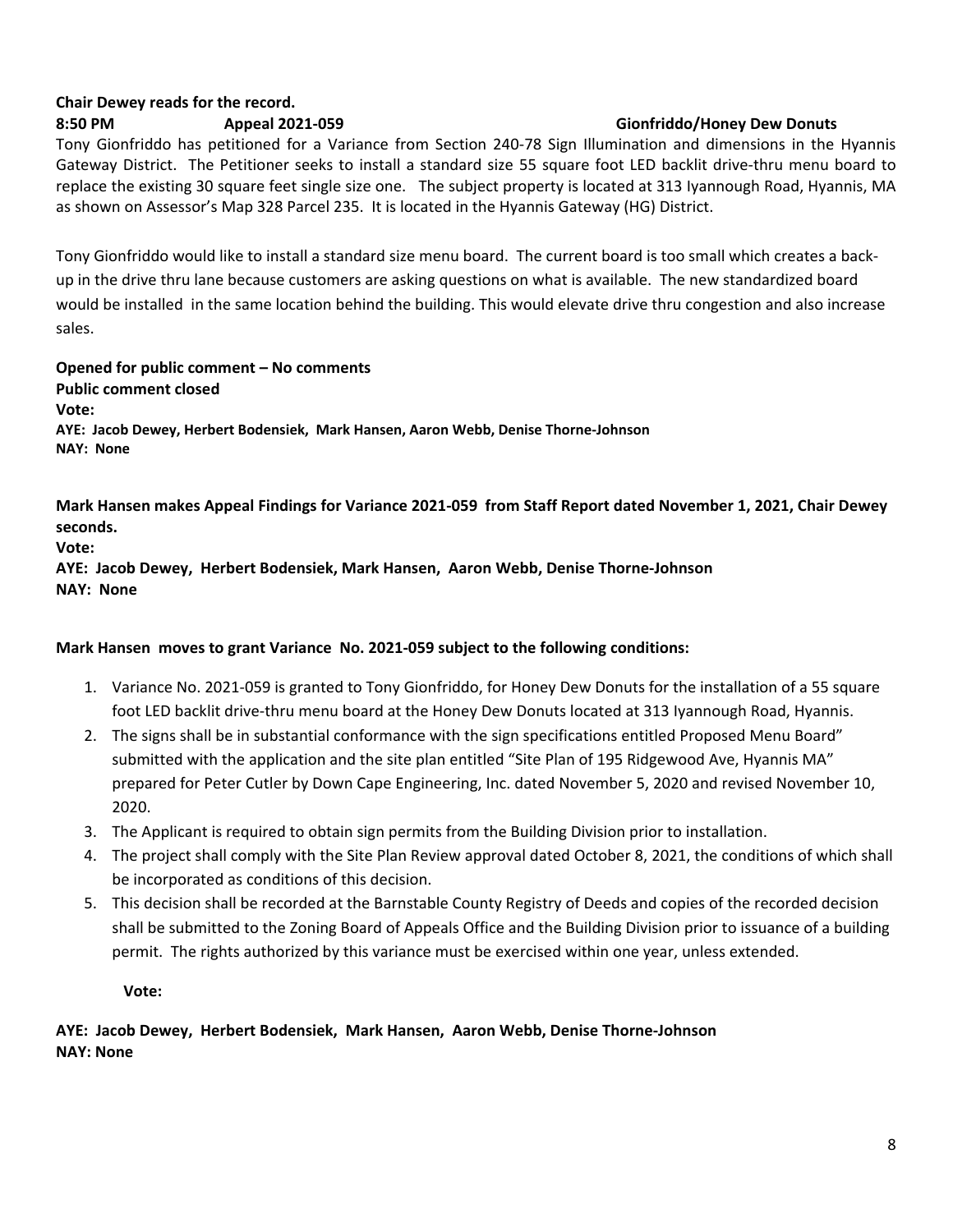## **Chair Dewey reads for the record 9:00 PM Appeal 2021-060 Babcock Holdings LLC**

Babcock Holdings, LLC has applied for a Special Permit pursuant to Section 240-92 (B) Nonconforming Buildings or Structures used as single and two-family residences. The Applicant seeks to demolish a preexisting nonconforming garage and rebuild a 1 ½ story garage with an attached pool house. The subject property is located at 11 Marchant Avenue, Hyannisport (Hyannis), MA shown on Assessor's Map 286 Parcel 026. It is located in the Residence F-1 (RF-1) Zoning District.

Chair Jake Dewey and Member Denise Thorne-Johnson recuse themselves from this matter.

Attorney Ted Schilling is representing Babcock Holdings, LLC. Craig Ashworth of E.B. Norris & Sons and Kelly Conlon, Project Manager are in attendance. The property was purchased in January 2021. The historical commission has approved plans that were submitted.. The applicant is seeking to demolish the non-conforming garage and to build a new garage structure.

*Mark Hansen asked about the number of bedrooms in the garage. The current garage has a one bedroom and the new garage will have two bedrooms and an upgraded septic system installed.* 

**Open Public comment – No comments Closed Public comment Vote: AYE: Herbert Bodensiek, Todd Walantis, Mark Hansen, Aaron Webb NAY: None** 

*Mark Hansen makes Appeal finding for Special Permit 2021-060 from Staff Report dated November 1, 2021.*  **Vote: AYE: Herbert Bodensiek, Todd Walantis, Mark Hansen, and Aaron Webb** 

**NAY: None** 

## **Mark Hansen moves to grant Special Permit No. 2021-060 subject to the following conditions:**

- 1. Special Permit No. 2021-060 is granted to Babcock Holdings, LLC to allow the demolition of a preexisting nonconforming garage and construct a 1  $\frac{1}{2}$  story garage with an attached pool house at 11 Marchant Avenue, Hyannisport (Hyannis), MA.
- 2. The site development shall be constructed in substantial conformance with the plan entitled "Site Plan Proposed Improvements at 11 Marchant Avenue Barnstable (Hyannis Port) Mass" prepared by Sullivan Engineering and Consulting Inc. dated October 13, 2021.
- 3. The proposed redevelopment shall represent full build-out of the lot. Further alteration or expansion of the dwelling or construction of additional accessory structures is prohibited without prior approval from the Board.